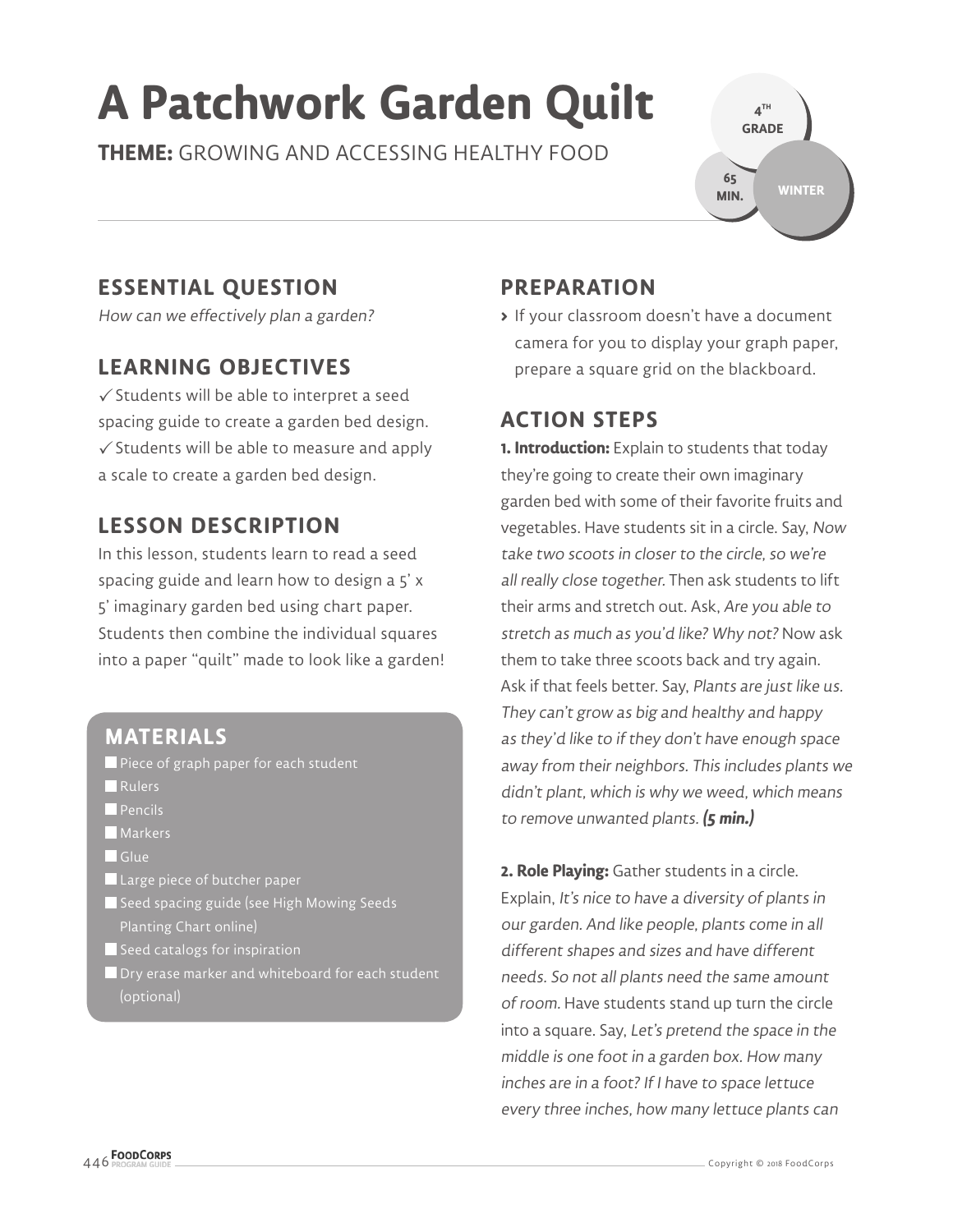I fit in my foot? Have students calculate using whiteboards, if you have them. Ask for four volunteers to be lettuce plants and one to be a gardener. Have the gardener evenly space the four lettuce plants across the carpet. Then ask, What if my garden box were three feet? How many more lettuce plants could I add? Have students do the math, and have the gardener add more "lettuce plants." Then say, I want to add tomatoes in the next row of my garden. Do you think I can add as many tomato plants as lettuce plants? Discuss the answer. Then tell students that a tomato plant needs at least one or two feet of space. Ask, So how many tomato plants can we fit? Have the gardener plant one tomato plant, and have the student pretending to be a tomato stretch out his or her arms to show the space taken up. You may want to point out that the tomato could shade the lettuce, which would be a problem with other plant varieties that are sun-loving, but that it's actually helpful for lettuce in hot weather. Have students orally summarize that in a 3' x 3' bed they planted one row of twelve lettuce plants and one row with just one tomato plant. Explain to students that farmers need to do this same kind of planning to get our food to us. **(10 min.)**

**3. Reading Seed Charts:** Have students return to their desks, and show them a seed spacing guide. Read one or two examples as a class, and check for understanding by asking comprehension questions. **(5 min.)**

**4. Modeling the Activity:** Explain to students that they're going to use the seed spacing guide to plan their own, imaginary 3' x 3' garden bed. Using a document camera or a graph on the board, draw your own 3' x 3' bed, with each graph square representing a 4-inch square and each 9-square cube representing one square foot. Model adding

plants by illustrating them in the graph at the appropriate scale, using the seed spacing guide and the scale. Give students guidelines that ensure they'll put adequate thought into their square. Encourage thinking about plant diversity and variety, such as, Incorporate at least three different colors of plants into your plan. **(10 min.)**

**5. Making Personal Garden Beds:** Have student helpers pass out graph paper and materials. Circulate through the room, providing guidance to students who need it and asking probing questions. **(20 min.)**

**6. Sharing:** Have students clean up their spaces and bring their square to the circle. Have students lay them side-by-side, creating a large quilt of their garden beds. Then ask the reflection questions listed below. After class, glue the squares together on large butcher paper or a bulletin board to create a square quilt. **(10 min.)**

#### **REFLECTION**

- Have students discuss the following questions in small groups, then share with the class: **(5 min.)**
- Why is it important to think about seed spacing when planning a garden bed? What other considerations do you have when planning?
- How does planting more than one type of food in our garden affect us?
- What did you enjoy about creating your own garden bed? What was challenging?
- Our Garden Quilt represents our commonalities and also our diversity as a class. What are some things you see in common between different people's beds? What are some differences? What are some benefits to having diverse plants in a garden?